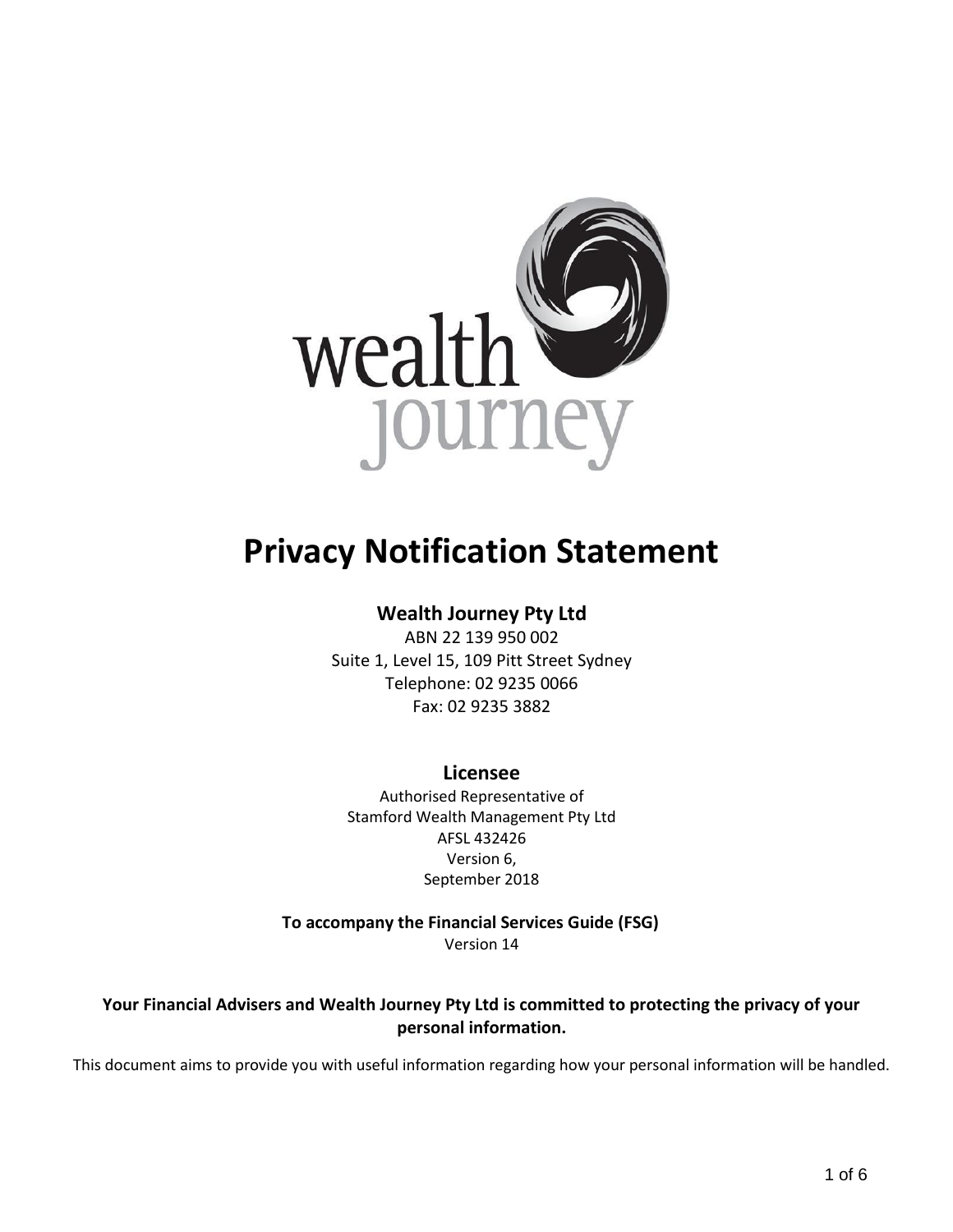## **Outlines specific information relating to the way your adviser will handle your personal information**

#### **Our commitment to protect your privacy**

We understand how important it is to protect your personal information. This document sets out our privacy policy commitment in respect of personal information we hold about you and what we do with that information.

We recognise that any personal information we collect about you will only be used for the purposes we have collected it or as allowed under the law. It is important to us that you are confident that any personal information we hold about you will be treated in a way which ensures protection of your personal information.

Our commitment in respect of personal information is to abide by the Australian Privacy Principles for the protection of personal information, as set out in the Privacy Act and any other relevant law.

#### **Personal information**

When we refer to *personal information* we mean information from which your identity is reasonably apparent. This information may include information or an opinion about you. The personal information we hold about you may also include credit information.

*Credit information* is information which is used to assess your eligibility to be provided with finance and may include any finance that you have outstanding, your repayment history in respect of those loans, and any defaults. Usually, credit information is exchanged between credit and finance providers and credit reporting bodies.

The kinds of personal information we may collect about you include your name, date of birth, address, account details, occupation, and any other information we made need to identify you.

If you are applying for finance we may also collect the ages and number of your dependants and cohabitants, the length of time at your current address, your employment details and proof of earnings and expenses. If you apply for any insurance product through us we may also collect your health information. We will only collect health information from you with your consent.

#### **Why we collect your personal information**

We collect personal information for the purposes of understanding our client's in order to meet our customers' financial needs over the course of their lifetime which is a central part of our business.

We do this by providing various financial products and services. To do this effectively, we need to collect certain personal information. In this Privacy Policy, personal information is any information that could identify you or be used to establish your identity.

The types of financial products and services we provide include:

- life insurance products
- investment products
- superannuation and retirement income products
- advice and administration services supporting self-managed superannuation funds
- banking and other services (deposit and credit facilities)
- financial planning advice and other services to help you understand your financial needs and make financial and investment decisions
- management of investment assets such as shares, property, fixed interest and
- cash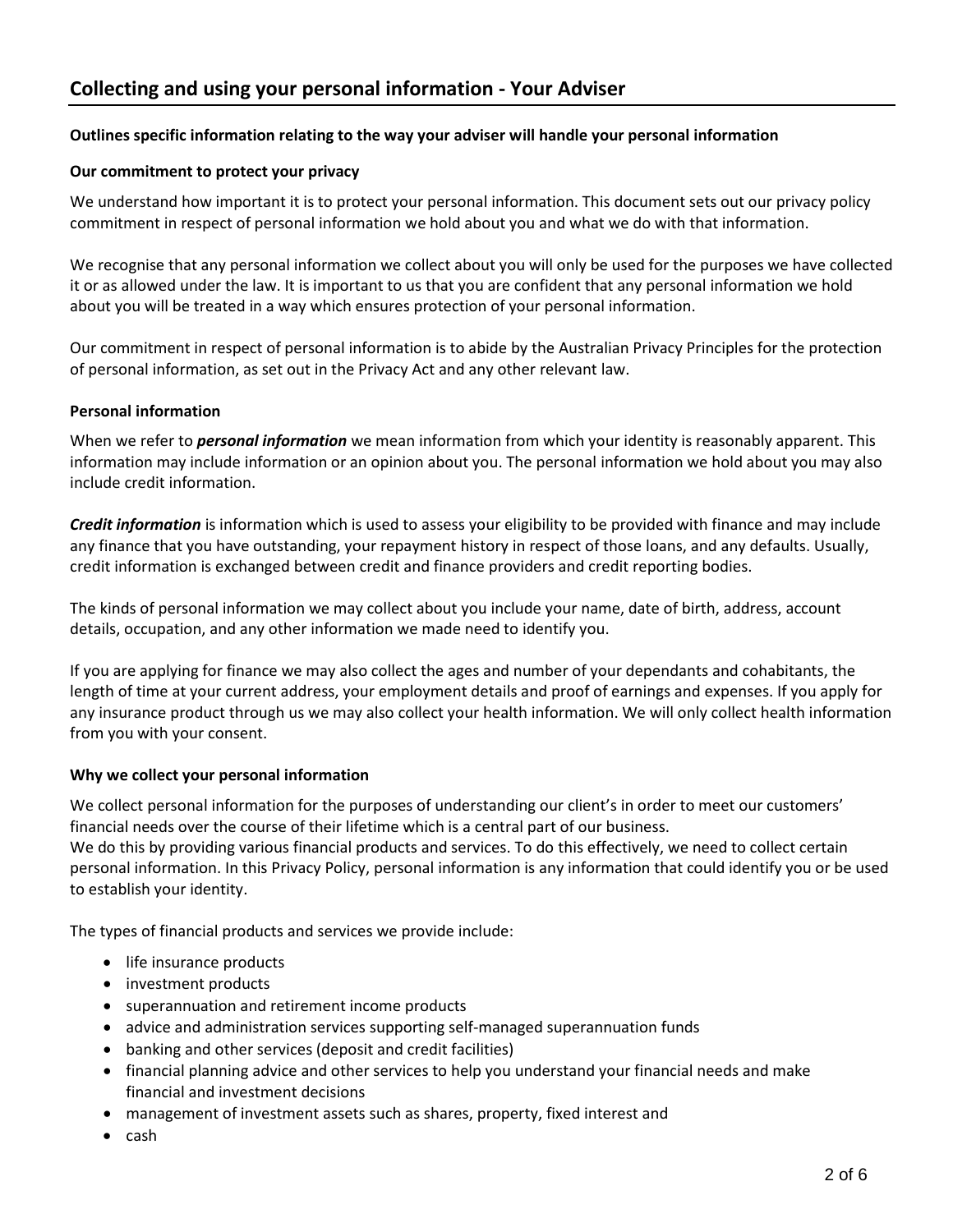Stamford Wealth Management Pty Ltd mainly collects, holds, uses and discloses customers' personal information so we can establish, manage and provide these products and financial services. We may also use and disclose your information for purposes related to those mentioned above, such as arranging for services to be provided by third parties and enhancing our customer service and product options (see the section titled 'Direct Marketing').

# **How do we collect your personal information?**

Where reasonable and practical we will collect your personal information directly from you. We may also collect your personal information from finance brokers and other people such as accountants and lawyers.

#### **Do we disclose your personal information?**

We may disclose your personal information:

- to prospective funders or other intermediaries in relation to your finance requirements;
- to other organisations that are involved in managing or administering your finance such as third party suppliers, printing and postal services, call centres;
- to associated businesses that may want to market products to you;
- to companies that provide information and infrastructure systems to us;
- to anybody who represents you, such as finance brokers, lawyers and accountants;
- to anyone, where you have provided us consent;
- where we are authorised to do so by law, such as under the Anti-Money or Laundering and Counter
- Terrorism Financing Act 2006 (Cth);
- to investors, agents or advisers, or any entity that has an interest in our business;
- organisations that provide products or services used or marketed by us; or
- to your employer, referees or identity verification services.

Prior to disclosing any of your personal information to another person or organisation, we will take all reasonable steps to satisfy ourselves that:

- (a) the person or organisation has a commitment to protecting your personal information at least equal to our commitment, or
- (b) you have consented to us making the disclosure.

We may use cloud storage to store the personal information we hold about you. The cloud storage and the IT servers may be located outside Australia.

#### **Direct marketing**

From time to time we may use your personal information to provide you with current information about finance, offers you may find of interest, changes to our organisation, or new products or services being offered by us or any company with whom we are associated.

If you do not wish to receive marketing information, you may at any time decline to receive such information by contacting us in one of the following ways:

- **Phone:** 02 9235 0066
- **Fax:** 02 9235 3882
- **Email:** [admin@wealthjourney.com.au](mailto:admin@wealthjourney.com.au)

If the direct marketing is by email you may also use the unsubscribe function. We will not charge you for giving effect to your request and will take all reasonable steps to meet your request at the earliest possible opportunity.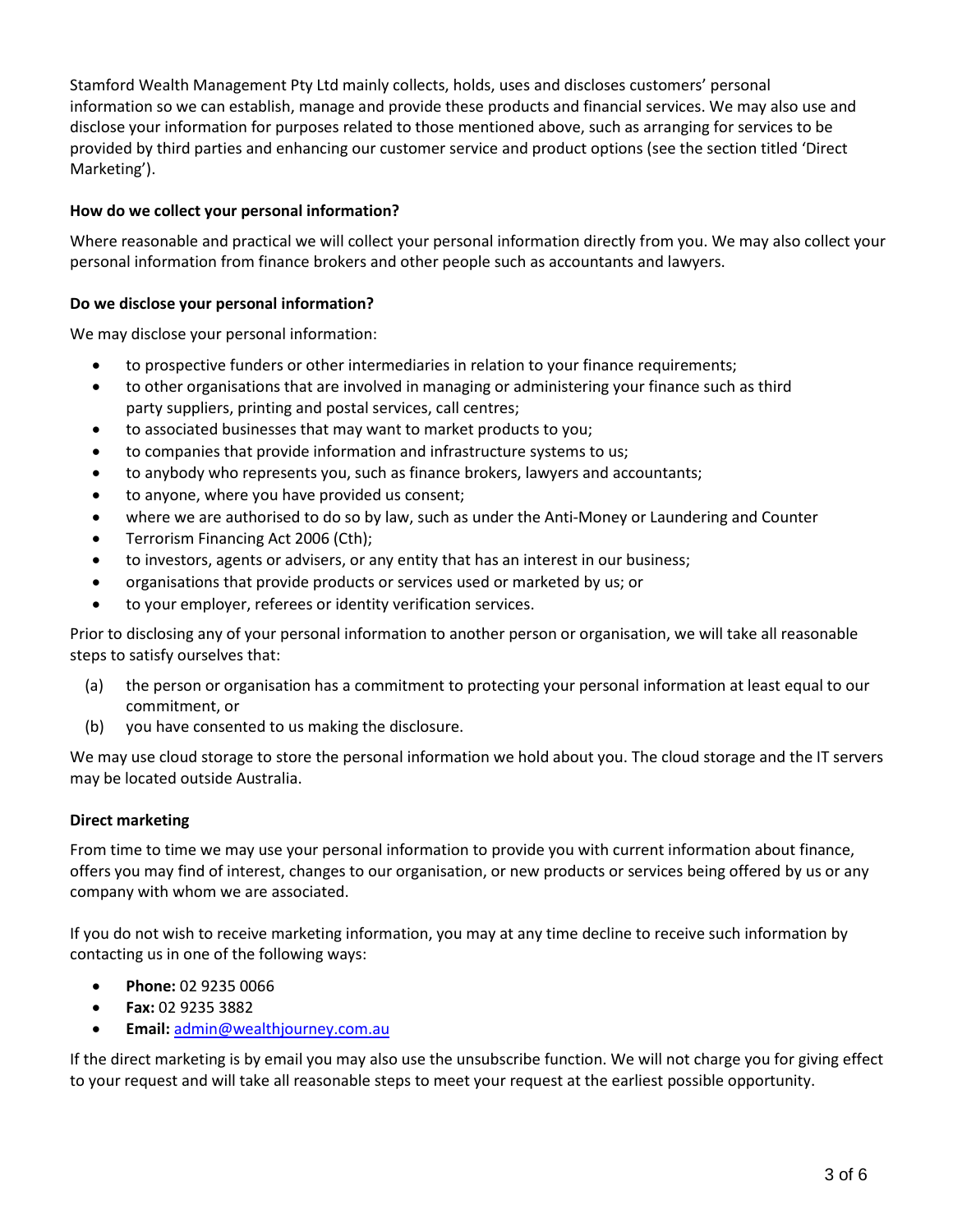## **Updating your personal information**

It is important to us that the personal information we hold about you is accurate and up to date. During the course of our relationship with you we may ask you to inform us if any of your personal information has changed. If you wish to make any changes to your personal information, you may contact us. We will generally rely on you to ensure the information we hold about you is accurate or complete.

#### **Access and correction to your personal information**

We will provide you with access to the personal information we hold about you. You may request access to any of the personal information we hold about you at any time. We may charge a fee for our costs of retrieving and supplying the information to you.

Depending on the type of request that you make we may respond to your request immediately, otherwise we usually respond to you within seven days of receiving your request. We may need to contact other entities to properly investigate your request.

There may be situations where we are not required to provide you with access to your personal information, for example, if the information relates to existing or anticipated legal proceedings, or if your request is vexatious.

An explanation will be provided to you if we deny you access to the personal information we hold about you.

If any of the personal information we hold about you is incorrect, inaccurate or out of date you may request that we correct the information. If appropriate we will correct the personal information at the time of the request otherwise, we will provide an initial response to you within seven days of receiving your request. Where reasonable, and after our investigation, we will provide you with details about whether we have corrected the personal information within 30 days.

We may need to consult with other entities as part of our investigation. If we refuse to correct personal information we will provide you with our reasons for not correcting the information.

#### **Using government identifiers**

If we collect government identifiers, such as your tax file number, we do not use or disclose this information other than authorised by law. We will never use a government identifier in order to identify you.

#### **Business without identifying you**

In most circumstances it will be necessary for us to identify you in order to successfully do business with you, however, where it is lawful and practicable to do so, we will offer you the opportunity of doing business with us without providing us with personal information, for example, if you make general inquiries about interest rates or current promotional offers.

#### **Sensitive information**

We will only collect sensitive information about you with your consent. Sensitive information is personal information that includes information relating to your racial or ethnic origin, political persuasion, memberships in trade or professional associations or trade unions, sexual preferences, criminal record, or health.

#### **Information from third parties**

Our website also contains links to the websites of third party providers of goods and services **(Third Party websites)**. If you have accessed Third Party websites through our website and if those third parties collect information about you, we may also collect or have access to that information as part of our arrangements with those third parties.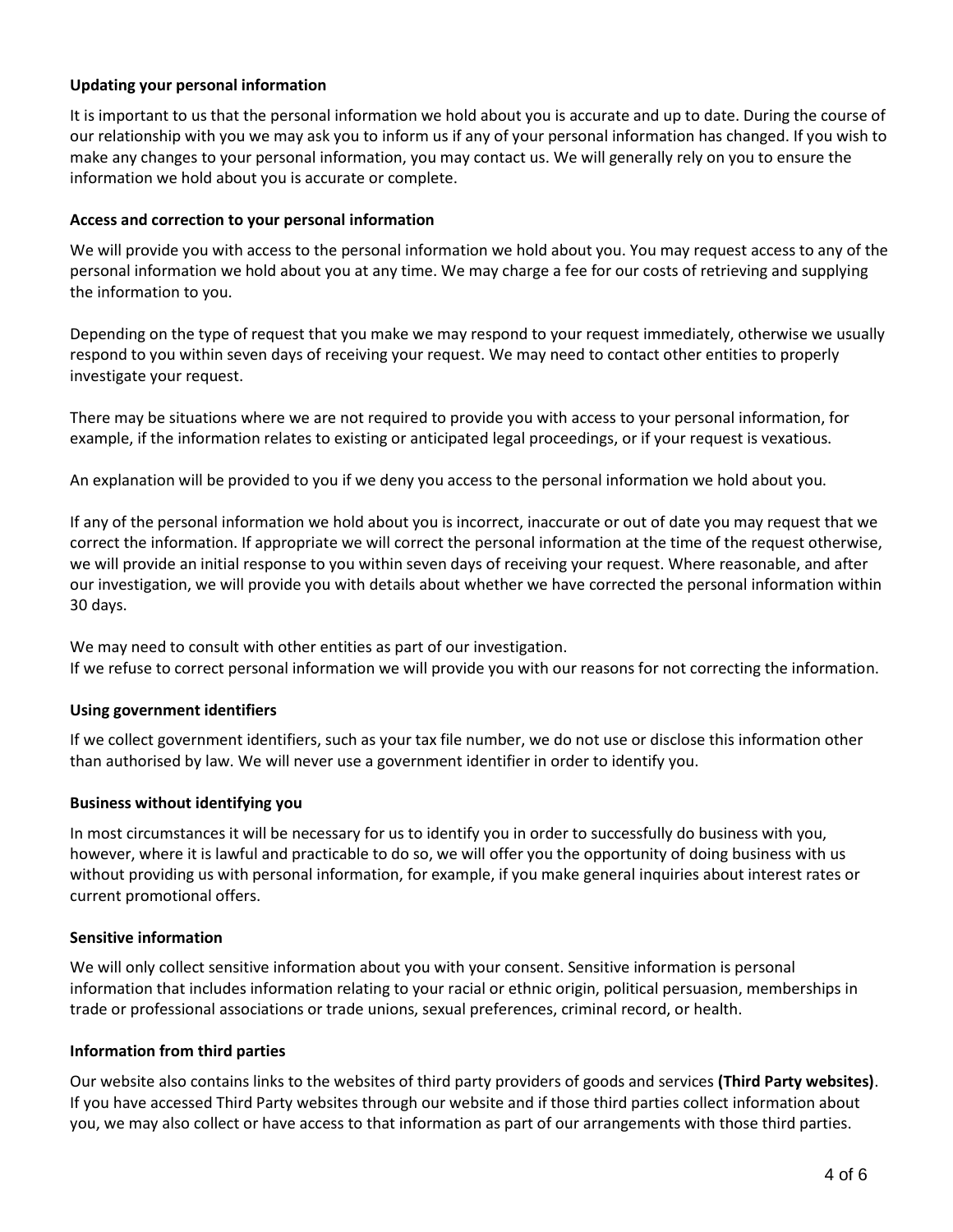Where you access a Third Party website from our website, cookie information, information about your preferences or other information you have provided about yourself may be shared between us and the third party.

# **Advertising and tracking**

When you view our advertisements on a Third Party website, the advertising company uses 'cookies' and in some cases 'web beacons' to collect information such as:

- the server your computer is logged onto;
- your browser type;
- the date and time of your visit; and
- the performance of their marketing efforts.

When you access our website after viewing one of our advertisements on a Third Party website, the advertising company collects information on how you utilise our website (eg which pages you view) and whether you complete an online application.

#### **Cookies**

We use 'cookies' to provide you with better and more customised service and with a more effective website. A 'cookie' is a small text file placed on your computer by our web page server. A cookie can later be retrieved by our webpage servers. Cookies are frequently used on websites and you can choose if and how a cookie will be accepted by configuring your preferences and options in your internet browser.

We use cookies for different purposes such as:

- to allocate a unique number to your internet browsers;
- to customise our website for you;
- for statistical purposes;
- to identify if you have accessed a Third Party Website; and
- for security purposes.

#### **IP addresses**

Your IP address is the identifier for your computer when you are using the internet. It may be necessary for us to collect your IP address for your interaction with various parts of our website.

#### **Online applications**

When you send a completed online application to us, we retain the information contained in that application. We are able to then use that information to provide any financial services that you require.

You can also suspend and save online applications, so you can complete and send the applications at a later time. If you suspend or save your application, the information that you have entered will be retained in our systems so that you may recover the information when you resume your application. Online applications that have been suspended or saved may be viewed by us.

#### **Security of information**

The security of your information is very important to us. We regularly review developments in security and encryption technologies. Unfortunately, no data transmission over the internet can be guaranteed as totally secure.

We take all reasonable steps to protect the information in our systems from misuse, interference, loss, and any unauthorised access, modification or disclosure. If we no longer require your information, and we are legally permitted to, we will take all reasonable steps to destroy or de-identify the information.